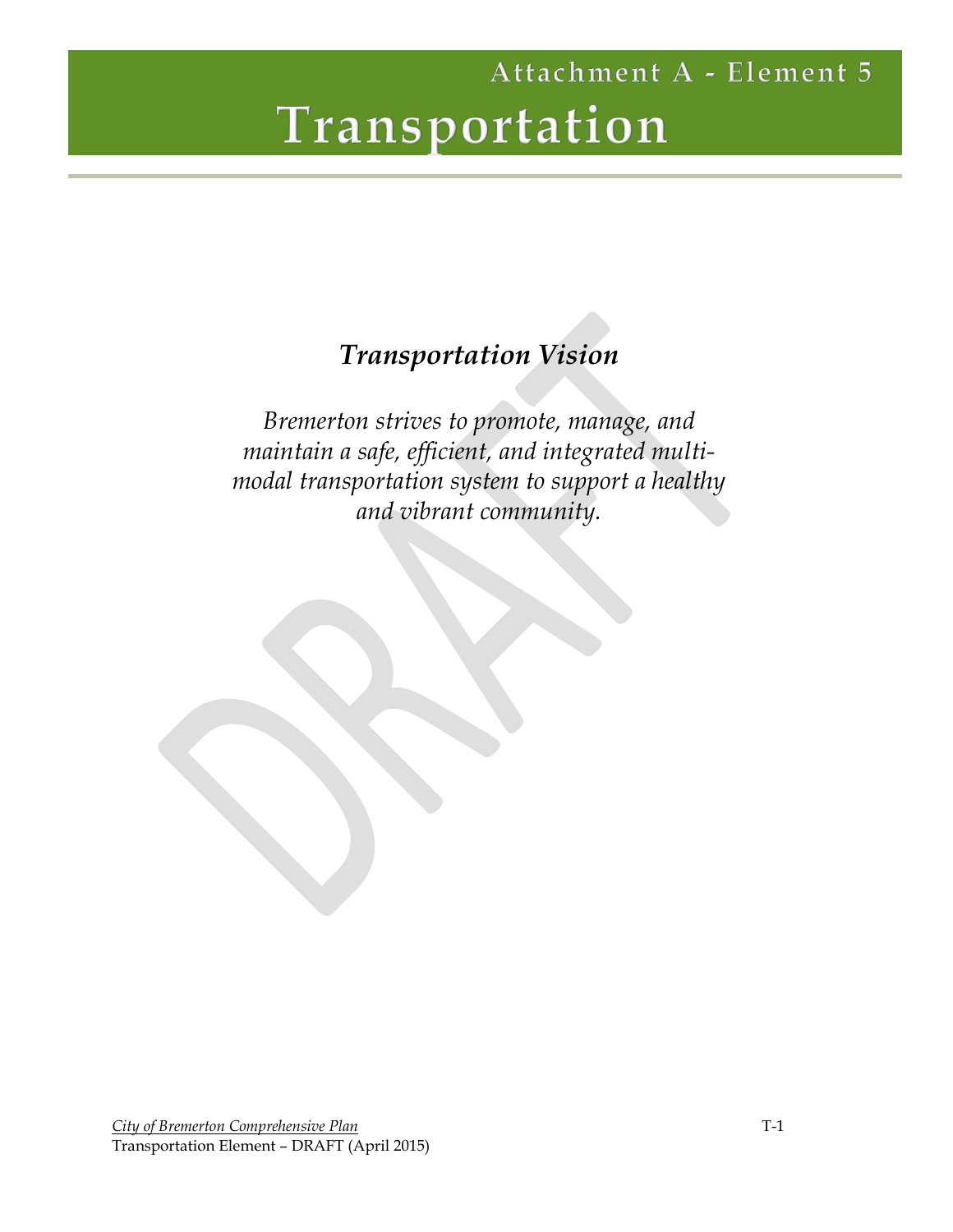## **Transportation Element –Table of Contents**

**Introduction** (*to be completed*)

**Existing Conditions** (*to be completed*)

**Future Conditions** (*to be completed*)

**Goals and Policies**

**Proposed Improvement Cost** (*to be completed*)

**Financing & Implementation Plan** (*to be completed*)

*\*"To be completed" items require further research that will be provided by consultant services. Upon completion, Planning Commission will review the complete draft document. This April release of the document is to focus on the Vision, goals and policies.*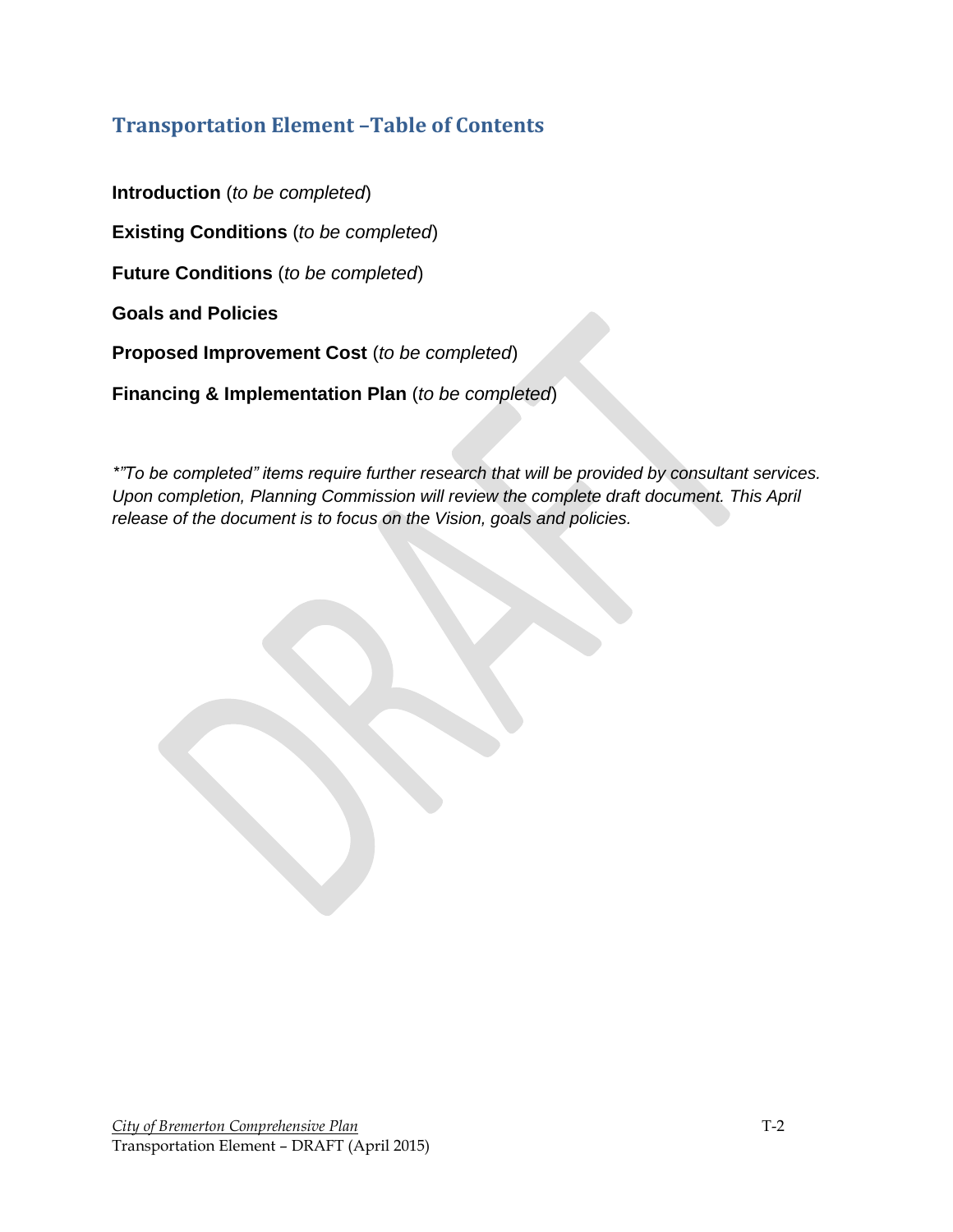# Element 5 Transportation Introduction

To be completed at a later date.

**City of Bremerton Comprehensive Plan** T-3 Transportation Element – DRAFT (April 2015)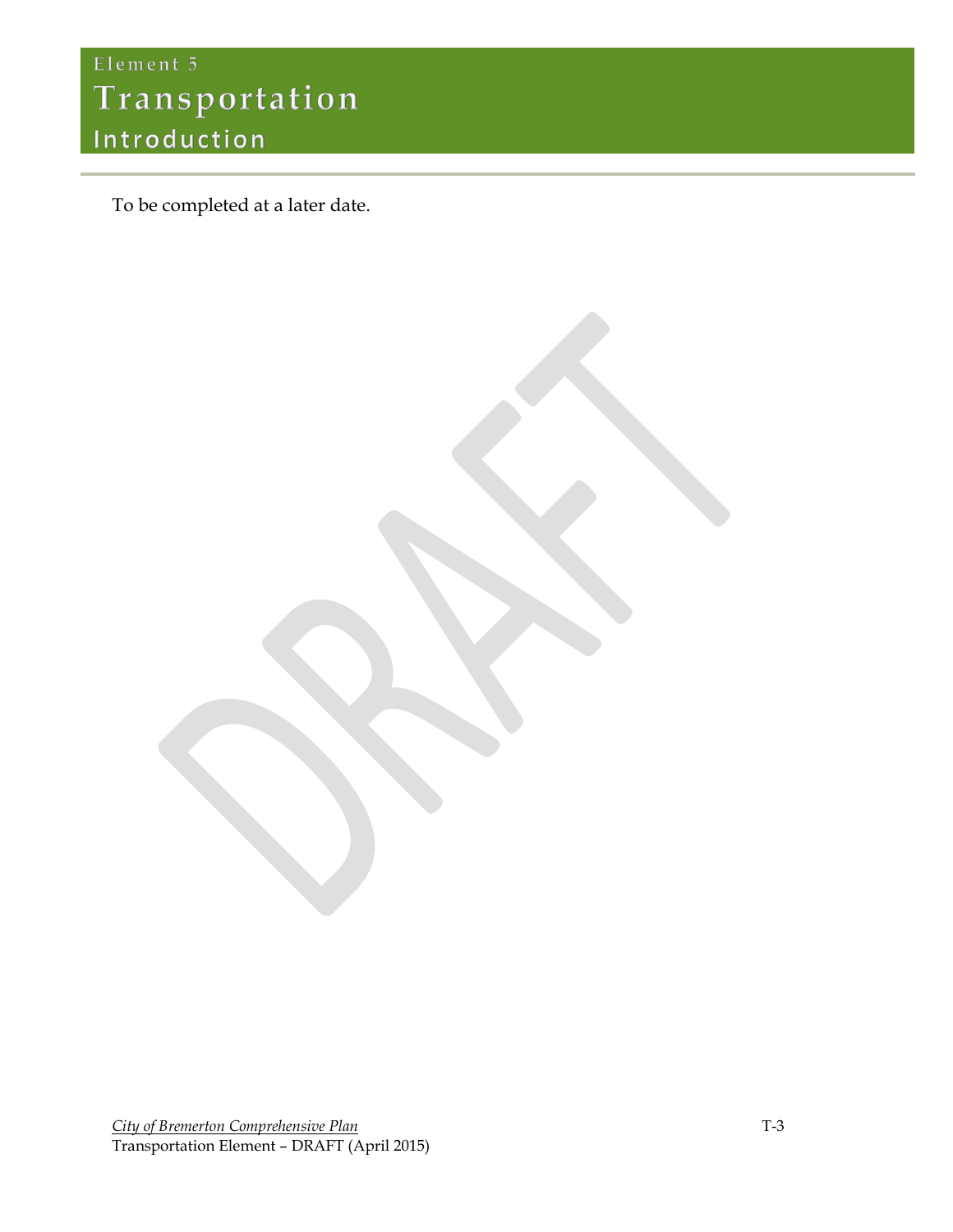To be completed at a later date.

**City of Bremerton Comprehensive Plan** T-4 Transportation Element – DRAFT (April 2015)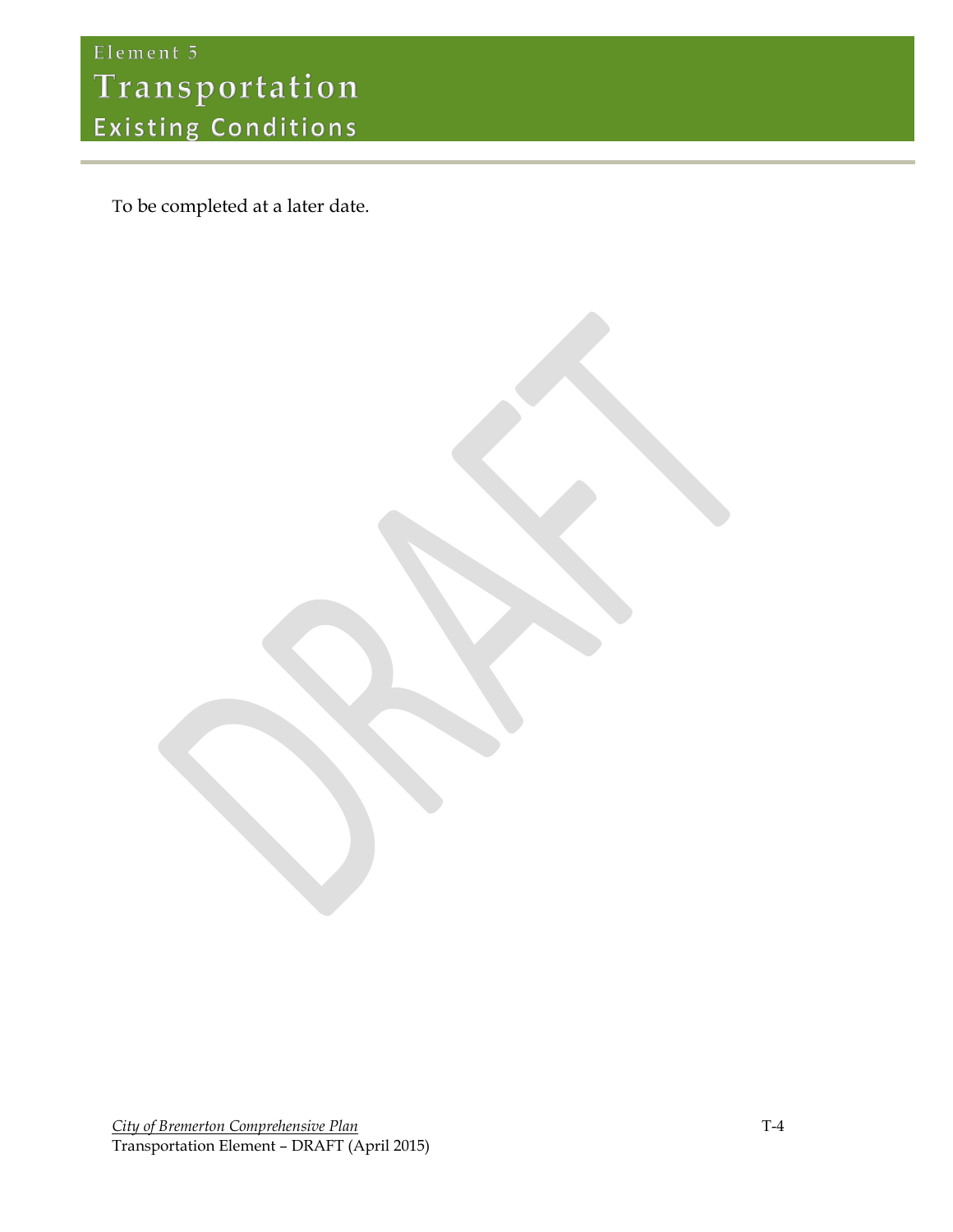## Element 5 Transportation **Future Conditions**

To be completed at a later date.

**City of Bremerton Comprehensive Plan** T-5 Transportation Element – DRAFT (April 2015)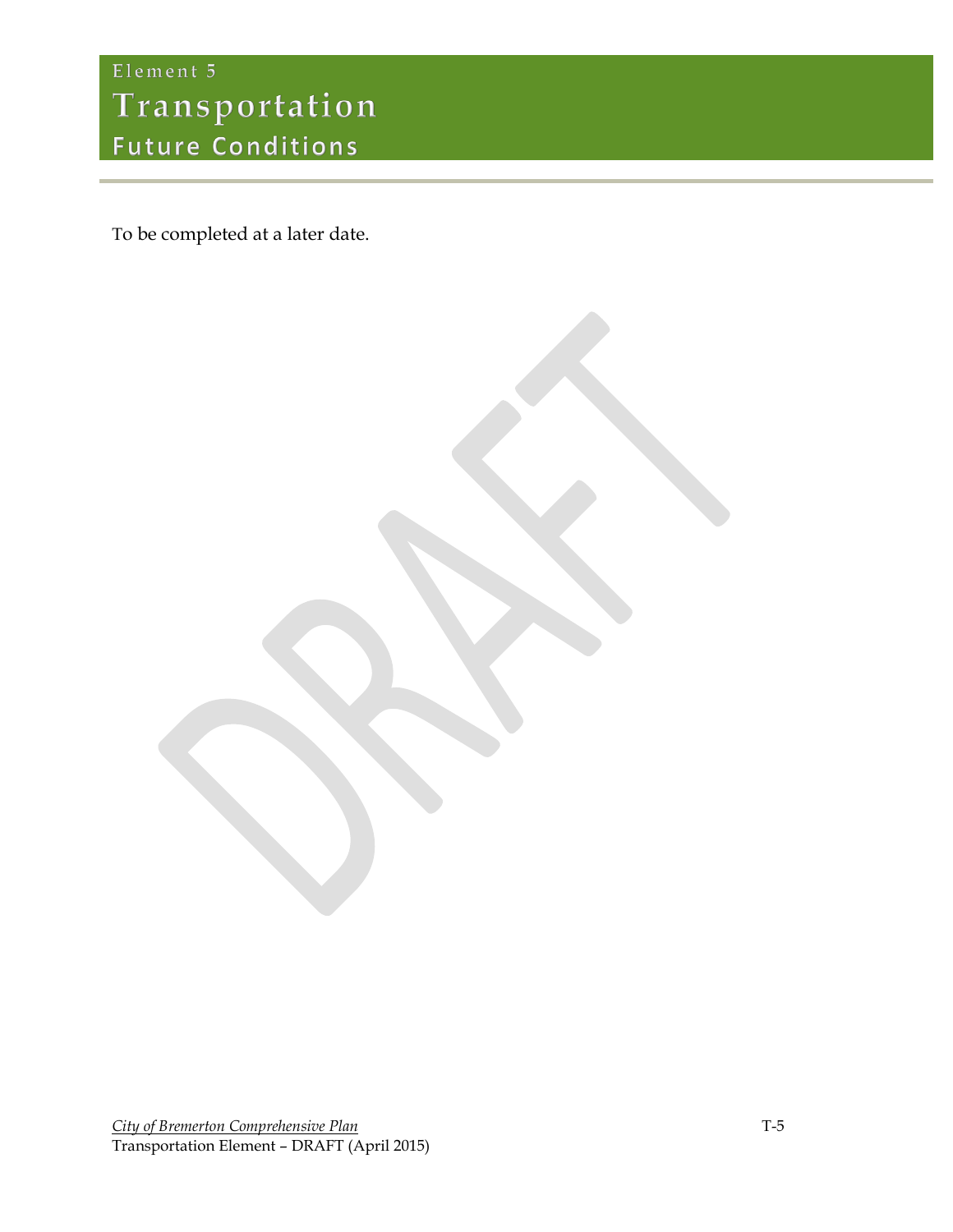## Element 5 Transportation Goals & Policies

### *Discussion: Goals & Policies*

The following goals and policies form the foundation of Bremerton's transportation strategy for the future. These goals and policies are to support the overall transportation vision placed at the beginning of this element.

### *Transportation Goals*

These Transportation goals are intended to be the basis for establishing detailed and measurable objectives and related performance measures.

*T1. Promote and develop transportation systems that stimulate, support, and enhance the movement of people and goods to ensure a prosperous economy.*

*T2. Acknowledge the existing built environment and maintain, preserve, and extend the life and utility of prior investments in transportation systems and services.*

*T3. Provide for and improve the safety and security of transportation users and the transportation system.*

*T4. Enhance Bremerton's quality of life through transportation investments that promote energy conservation, healthy communities, aesthetics, and protect the environment.*

*T5. Continuously improve the quality, effectiveness, and efficiency of the transportation system.*

## **Transportation Policies**

The five transportation goals support the overall growth strategy of the City specifically related to the City's transportation system. Associated policies have been created to support and implement the vision established by the goals.

## **T1. Promote and develop transportation systems that stimulate, support, and enhance the movement of people and goods to ensure a prosperous economy.**

*Implementing Policies:*

*TR1(A): Support and participate in cooperative regional transportation planning processes to ensure consistency and connectivity throughout the region.*

*TR1(B): Coordinate with WSDOT to ensure state facility improvements meet the goals of Bremerton and Comprehensive Plan, and minimize negative impacts to the local transportation system.*

*TR1(C): Promote the continuation of passenger only ferry service and support research and development in new ferry technology.*

*TR1(D): Incorporate the needs of business and commercial traffic flow in the development of* 

*City of Bremerton Comprehensive Plan* T-6 Transportation Element – DRAFT (April 2015)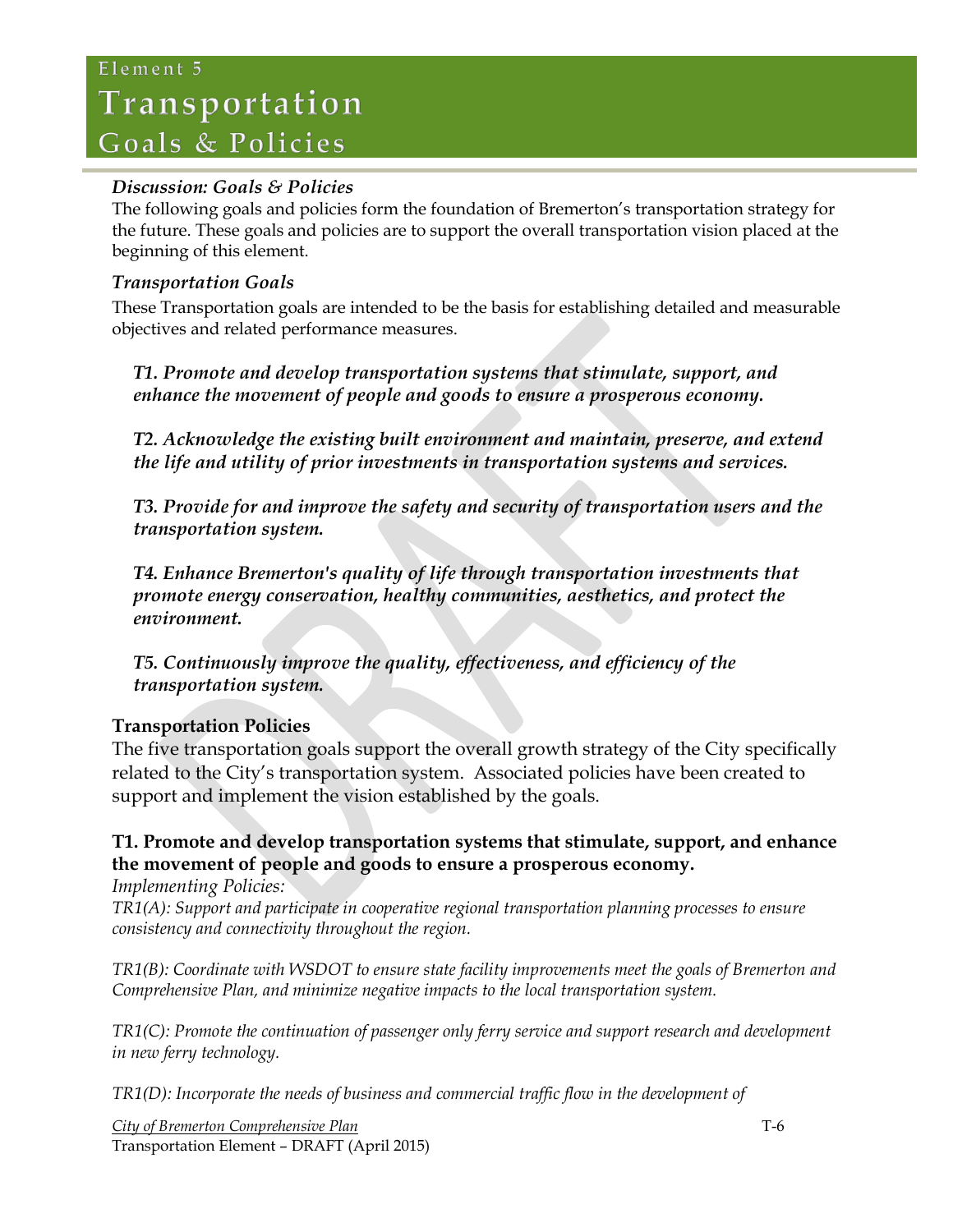*transportation improvements that affect commercial and industrial Centers.*

*TR1(E): A concurrency level of service (LOS) standard should be determined for all public streets (except as otherwise exempted) in the City of Bremerton in order to serve as a gauge to judge performance of the City's transportation system.* 

*TR1(F): Create requirements such as a concurrency system that ensures adopted Level of Service standards are maintained when new development and re-development occurs.*

- *Ensure the concurrency system establishes existing LOS on an identified list of links and/or intersections within the City;*
- *Require the concurrency system to evaluate the impact on LOS during the development permitting process;*
- *Ensure that development permits are not issued unless and/or until maintenance of adopted LOS standards are assured on links or at intersections impacted by a development proposal.*
- *Consider latecomer agreements to be developed and utilize for street improvements.*
- *Balance Level of Service appropriately with connectivity and mobility.*

*TR1(G): Maintain and improve connectivity to link centers to neighborhoods and to the arterials. Including working with transportation providers to develop a public transportation system that allows convenient and efficient travel between Centers and ensuring that designated Centers are walkable, and encourage connectivity.*

*TR1(H): Inventory and assess parking capacity needs in the Downtown area.*

- *Work with the United States Navy, Washington State Ferries, the City of Bremerton, and other major employers in the Downtown Core to address parking demands and their impacts on urban development.*
- *Encourage major employers to address and plan for increased parking demands. Encourage efforts to address increased parking demands through parking structures, transportation facilities, and other multi-modal solutions rather than promoting or expanding surface parking.*
- *Acknowledge the negative impacts surface parking has on urban renewal and economic growth and avoid increased surface parking.*

*TR1(I): Encourage transportation improvements that take advantage of Bremerton's waterfront, by providing pedestrian and bicycle paths near the waterfront and encouraging development of urban boating opportunities including non-motorized craft such as kayaks. Identify, and clearly post, public beach access.*

*TR1(J): Support movement of freight by establishing and identifying clear signage, truck, hazardous material transport, and oversized load routes.*

*TR1(K): Identify possible corridors for development of future mass transit options such as bus rapid transit, etc.*

*TR1(L): Expand opportunities for public involvement in the identification, design, and implementation of transportation related improvements within Bremerton.*

*TR1(M): Enhance the movement of all people by implementing a plan that meets the Americans with Disabilities Act (ADA) requirements throughout the City.*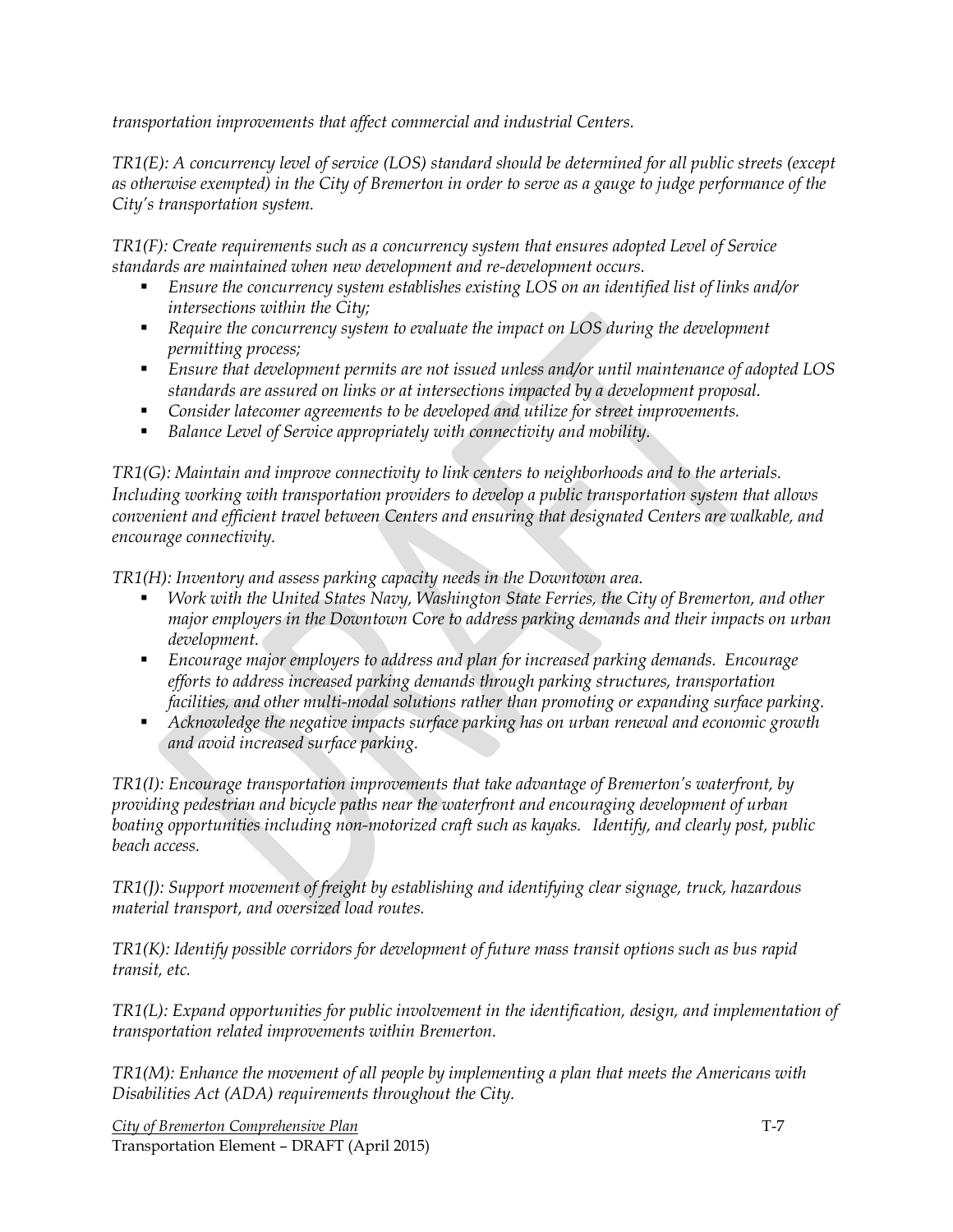#### **T2. Acknowledge the existing built environment and maintain, preserve, and extend the life and utility of prior investments in transportation systems and services.** *Implementing Policies:*

*TR2(A): Require new development and redevelopment to incorporate transit, pedestrian, and nonmotorized transportation measures during the development review process, including measures such as:*

- *Providing bus and transportation shelters and/or pullouts;*
- *Providing adequate sidewalks, pathways and crosswalks for access by all persons;*
- *Minimizing walking distance between buildings, streets, sidewalks, and transit stops;*
- *Extending the connectivity of the pedestrian, bicycle, and grid street system;*
- *Minimizing auto-dominance on streets by working towards further developing complete streets with multi-modal functions;*
- *Incorporating open space, and/or green space in streetscapes to enhance the pedestrian environment.*

*TR2(B): Enhance and maintain the functionality of the local circulation system by:*

- *Developing and utilizing clear and uniform wayfinding signage to guide traffic throughout the City;*
- *Encouraging bus pull-out lanes in convenient and appropriate locations;*

*TR2(C): Support the existing transportation grid system to promote a quality system to connect the commercial and industrial centers.* 

*TR2(D): Incorporate appropriate street lighting as it relates to the land uses (i.e., residential, industrial, commercial use).*

## **T3. Provide for and improve the safety and security of transportation users and the transportation system.**

### *Implementing Policies:*

*TR3(A): Ensure transportation system safety for users and the transportation system through maintenance of infrastructure, and incorporation of safety enhancements, in transportation improvement projects.*

*TR3(B): Maximize the functionality and safety of the local circulation system.*

 *Control the location and spacing of commercial driveways and the design of parking lots to avoid traffic and pedestrian accidents, confusing circulation patterns, and line-of-sight obstructions;*

*TR3(C): Further develop the Complete Streets ordinance to better be utilized within the City.* 

*TR3(D): Provide a transportation system that effectively serves the needs of and encourages safe pedestrian, bicycle and other non-motorized travel by implementing the policies of City of Bremerton's Non-Motorized Transportation Plan.*

*TR3(E): Encourage the use of public transit by bicyclists and pedestrians by:*

- *Providing safe, attractive, and comfortable walkways and waiting facilities at public transit loading areas;*
- *Providing bicycle storage at transit facilities including bus stops;*
- *Installing bicycle racks on buses, and*
- *Developing and distributing information concerning local and regional non-motorized routes.*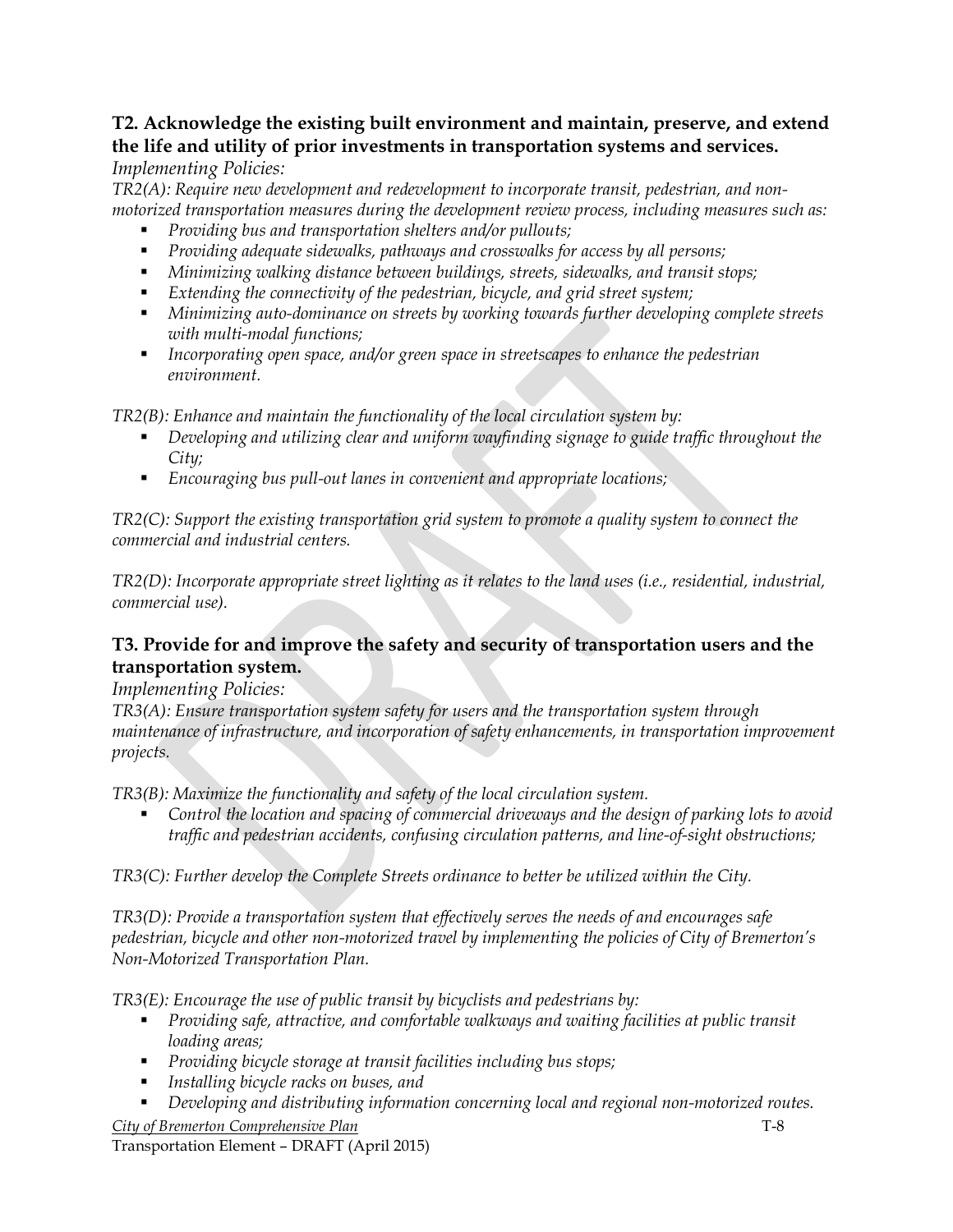*TR3(F): Reflect the urban nature of roadways within Bremerton by encouraging, where appropriate:*

- *Street trees and landscaping;*
- *Traffic calming strategies and devices;*
- *On-street public parking;*
- *Appropriately scaled and consistent street lighting;*
- *Frequent and appropriate accommodations for transit stops;*
- *Regularly spaced and ADA compliant crosswalks and sidewalks.*

*TR3(G): Minimize the impacts of traffic on residential neighborhoods by discouraging the use of local access streets by non-local traffic.*

*TR3(H): Restore/create unique neighborhoods via formation of distinctive streetscapes and traffic controlling devices.*

*TR3(I): Reduce speed on neighborhood streets through the use of street design devices such as curb bulbouts, "median obstacles," or other measures proven to be safe and effective at reducing travel speeds. Traffic calming measures should include minimizing neighborhood street widths and pedestrian crossing distances to promote a sense of safety for pedestrian crossings.*

### **T4. Enhance Bremerton's quality of life through transportation investments that promote energy conservation, healthy communities, aesthetics, and protect the environment.**

*Implementing Policies:*

*TR4(A): Minimize impacts of road construction on environmentally sensitive areas; minimize damaging storm water runoff and pollution from road use and maintenance.*

- *Implement programs that encourage the planting of low-maintenance, vegetated groundcover and trees (where space is adequate) along roadways;*
- *Where possible the City shall require the use and maintenance of natural vegetated stormwater controls (bioswales, etc.).*

*TR4(B): Encourage City vehicles to utilize sustainable fuel and reduce emissions/air pollution.*

*TR4(C): Where possible, the City shall require the under-grounding of overhead utilities.*

*TR4(D): Require street beautification including landscaping along the edge of parking areas to reduce visual impact and aid in filtration of runoff.*

*TR4(E): Maintain existing and create new engineered bike lanes and adopt street standards that require bike lanes on identified bike routes to encourage healthier options for the community.*

### **T5. Continuously improve the quality, effectiveness, and efficiency of the transportation system.**

*Implementing Policies:*

*TR5(A): Work with Kitsap County, WSDOT, regional transportation agencies, and transportation providers to plan, fund, and implement joint transportation projects and programs.*

*City of Bremerton Comprehensive Plan* T-9 *TR5(B): Coordinate plans and development with the Puget Sound Regional Council (PSRC)'s Transportation 2040 and Kitsap Countywide Planning Policies for regional consistency.* 

Transportation Element – DRAFT (April 2015)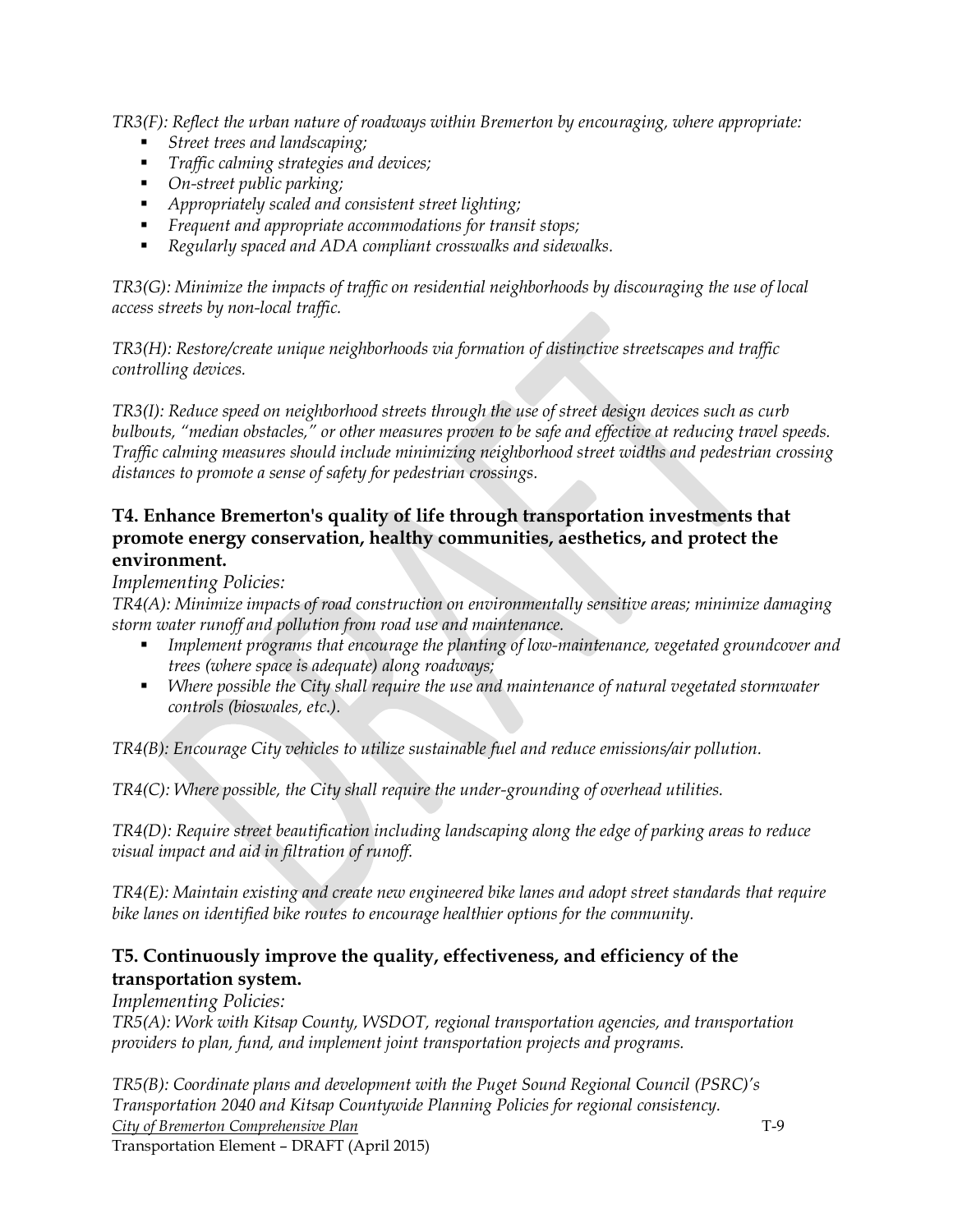*TR5(C): Support improvements on state highways to reduce congestion, and improve safety and access for through traffic, local traffic, non-motorized and transit users.*

*TR5(D): Work with WSDOT to develop solutions for the access to and from Bremerton with focus on the Gorst interchange.* 

*TR5(E): Coordinate with Washington State Ferries and other possible service providers to operate ferry services to Bremerton that meet local service and commuter needs, coordinate with all travel modes, and provide regional service.*

*TR5(F): Support and promote ferry system programs that maximize the convenience of non-motorized connections, and high-occupancy vehicle (HOV) use, by providing priority status and discouraging single occupancy vehicle use on ferries.*

*TR5(G): Work with Washington State Ferries and Kitsap Transit to coordinate transit schedules of multiple modes of transportation, and to further transportation conveniences including multi-modal options.*

*TR5(H): Work with Washington State Ferries and Naval Base Kitsap and Puget Sound Naval Shipyard to coordinate schedules to reduce congestion from worker releases and the releasing of ferry commuters.* 

*TR5(I): Encourage transportation agencies, especially public transit, to operate and maintain local/regional services and facilities that reduce the need for single-occupant vehicles and support the needs of transit-dependent users. Support efforts to expand usage and infrastructure for mass transportation.*

*TR5(J): Work with Kitsap Transit to establish and designate convenient park and ride locations. Incentives could include giving priorities to establishing park and ride in existing parking lots, and forming partnerships with community organizations along easily accessible arterials that have dormant parking during traditional commuting hours (i.e., churches).* 

*TR5(K): Develop Travel Demand Management (TDM) strategies to minimize the need for additional transportation infrastructure and expenditures. Continue to coordinate with local employers, including the Puget Sound Naval Shipyard, to implement commute trip reduction plans and programs and stagger release where feasible.*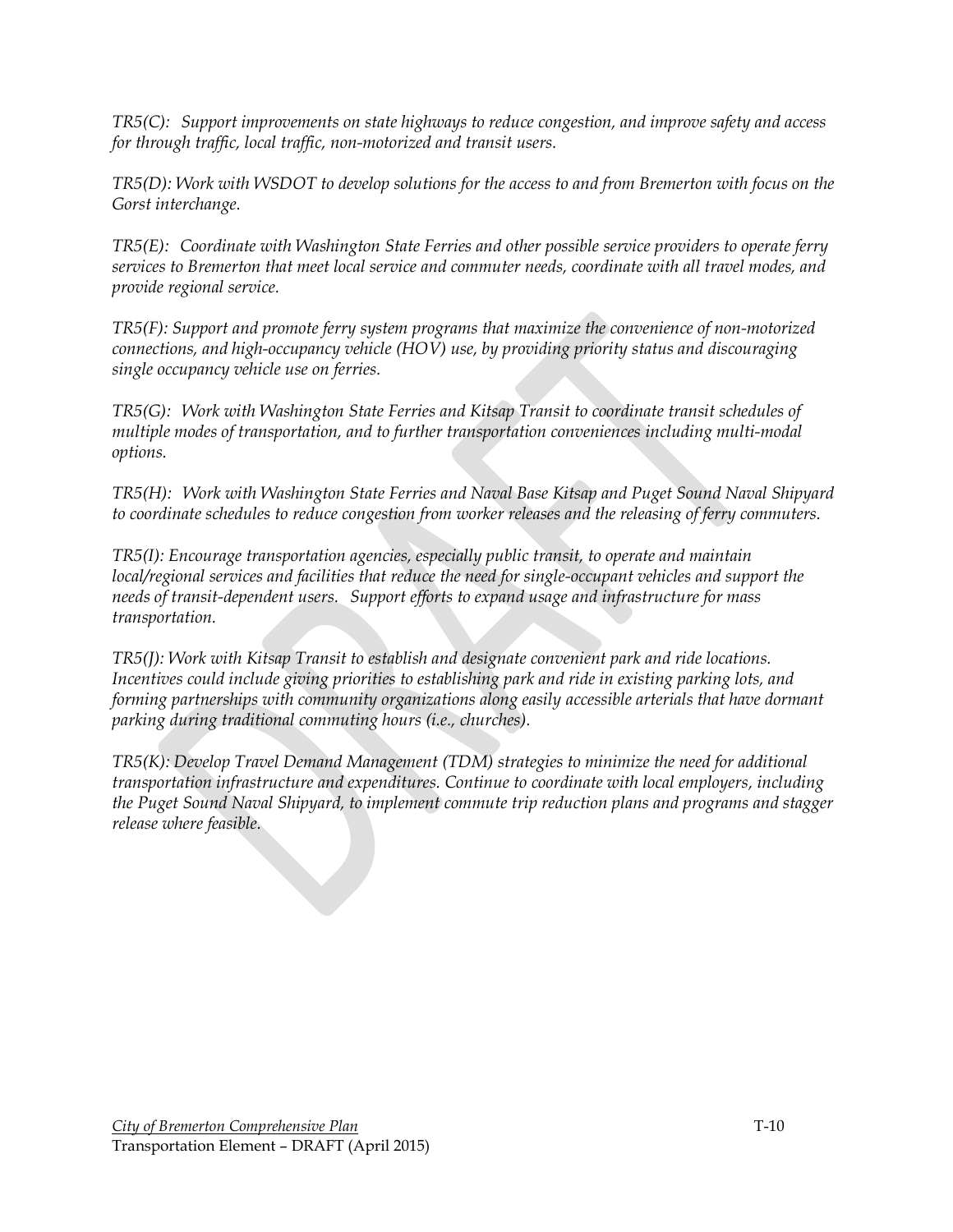# Element 5 Transportation Proposed Improvements & Cost

To be completed at a later date.

**City of Bremerton Comprehensive Plan** T-11 Transportation Element – DRAFT (April 2015)